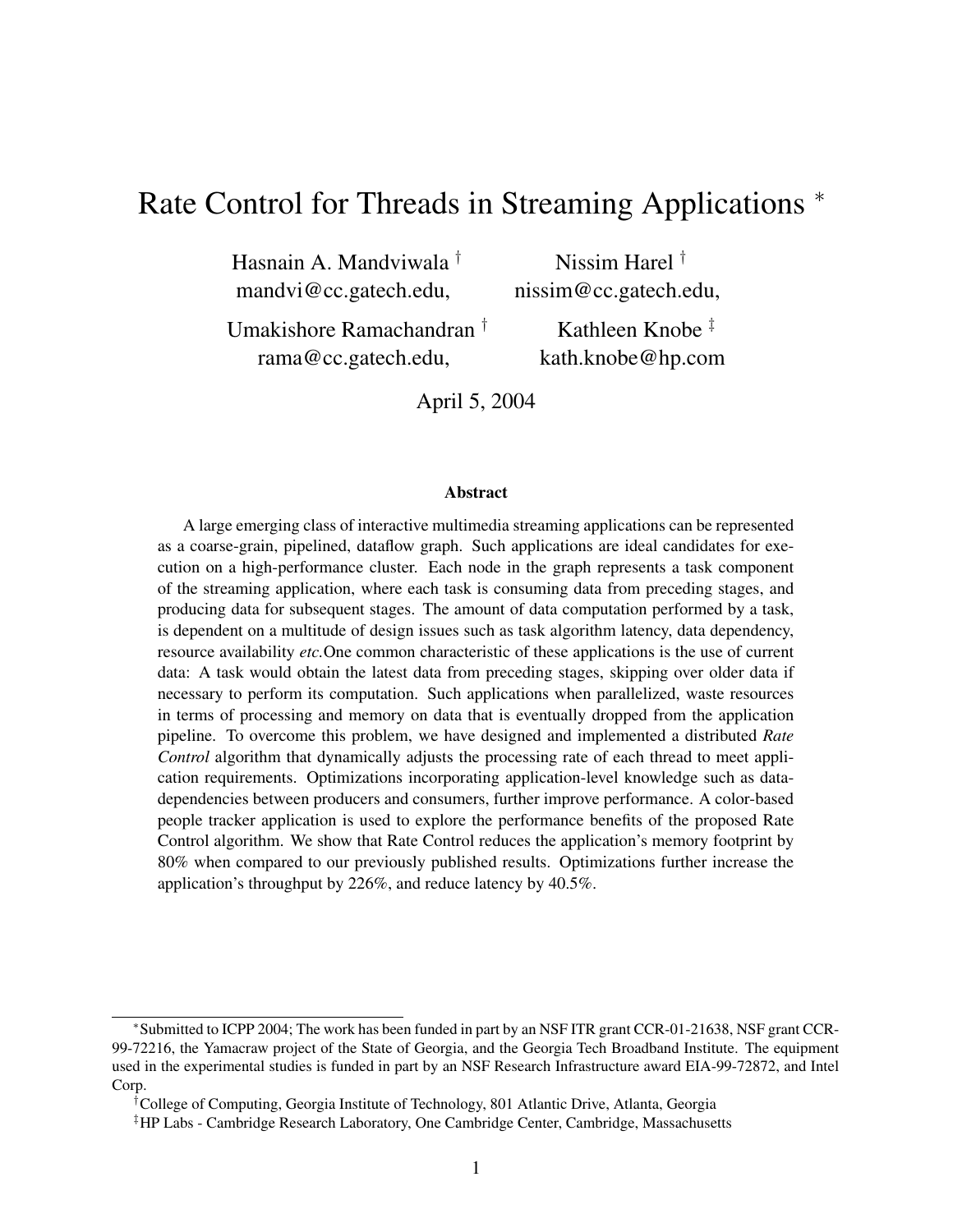## **1 Introduction**



Figure 1: **Vision Application pipeline.**

There is an emerging class of streaming multimedia applications that are highly parallel and require system support and higher-level abstractions for improved performance and programming ease. Figure 1 illustrates an example of such a streaming vision application pipeline. The pipeline consists of independent tasks implemented by a single thread or a group of threads. These tasks are generally designed to contain a loop, where data is first consumed from a buffer, processed or mutated, and then emitted before allowing the task to loop again on new input (see figure 2). The structure of each task typically consists of repeatedly getting data from input buffers, processing the data, and producing data as a result of the processing (see figure 2). The tasks are independent of one another except for the input data dependencies pre-programmed in the task-graph, leading to differential production rates for the different tasks depending on the complexity of the processing.

To alleviate the problem of variable production/consumption rate along with the problem of non-FIFO and out-of-order access to items sometimes required in such application pipelines, tasks are connected by efficient, globally accessible, buffered communication abstractions. For example, *Stampede* [9, 11, 10] provides *Channels* and *Queues*, and APIs for performing I/O on these data abstractions.

Since tasks in successive pipeline stages do not have the same rate of consumption/production, a task may at times have to drop or skip-over stale data to access the most recent data from its input buffers. Consuming fresh data helps ensure the production of fresh output, a necessary condition for interactive multimedia pipelines. To enable such behavior, systems such as Stampede provide tasks the ability to get the *latest* [9] item from an input channel.

Skipping of data may be important to keep the interactive nature of applications, but it is indirectly responsible for the performance degradation of applications. Since computation is used to produce all data, unused data reflects on computations wasted on producing it. The occurrence of wasted computation especially in a computationally demanding vision application is a cause of poor use of scarce resources, which in-turn causes a reduced application performance.

The best solution would be to never produced wasted items in the first place, saving both processing and memory resources. However, static determination of unneeded items cannot be made due to the interactive nature of such applications. The only way to eliminate wasteful resource consumption is by dynamically controlling the *rate* at which each task produces data. Such ratecontrol conserves resources and further improves application performance in resource-constrained environments.

In this paper, we propose a distributed Rate Control algorithm for threads in interactive streaming multimedia applications. The algorithm uses the dynamic production rate of each stage of the pipeline to give feedback to earlier stages. This feedback helps each stage adapt its own produc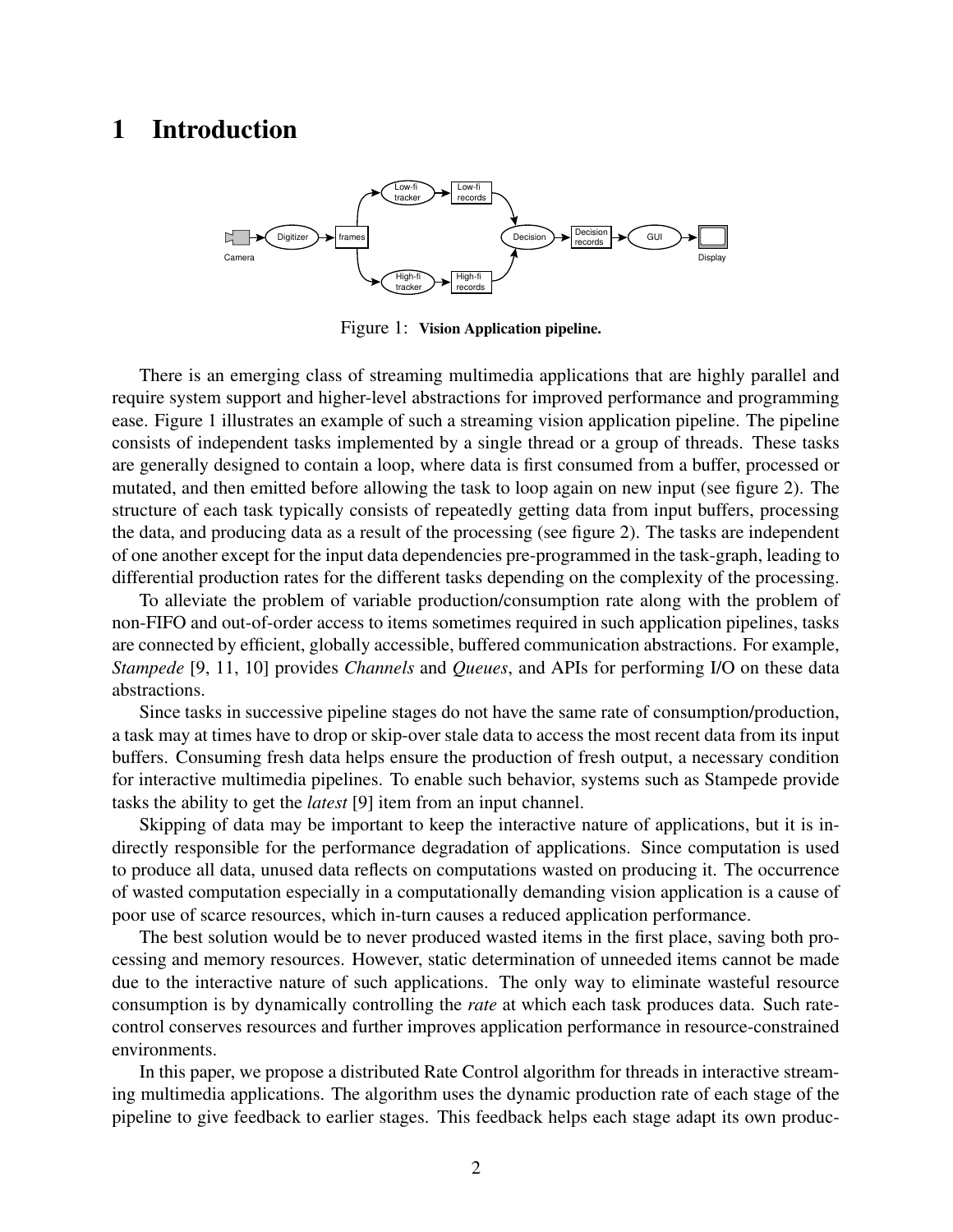tion rate to suit the dynamic needs of the application. Optimizations incorporating applicationlevel knowledge such as data-dependencies between consumers and producers further improve application performance in terms of throughput and latency. We use a color-based people tracker application to explore the performance benefits of the proposed Rate Control algorithm. We show that Rate Control reduces the memory footprint by  $80\%$  <sup>1</sup> for this application compared to our previously published results. Further, we show that the optimizations increase the throughput by 226%, and reduce the latency by  $40.5\%$ <sup>1</sup>.

In section 2 we review related work and compare them with Rate Control. In section 3 we describe the run-time instrumentation that enables the Rate Control optimization. In section 4 we explain our performance evaluation methodology. We present comparative results in section 5, and conclusions in section 6.

## **2 Related Work**

The Rate Control mechanism we propose strives to optimize available resources to best meet application needs. Prima facie, this mechanism seems similar to the notion of guaranteed Quality of Service (QoS) in multimedia systems. However, there are some important differences. Most QoS provisioning systems work at the level of the operating system, *e.g.,*reserving network bandwidth for an application or impacting the scheduling of threads. Our Rate Control mechanism, requires only minimal instrumentation in the programming runtime environment above the OS-level. QoS provisioning typically requires the application writer to understand, and in many cases specify, the application's behavior for different levels of service (see [15, 1, 13, 7]). However, Rate Control requires little involvement by the application writer even at the application-level. Rate Control also exploits the periodic nature of streaming applications, and simplifies the application adaptation to incorporate changes in resources availability. Functionally, Rate Control does not guarantee a specific level of quality of service. Instead, it makes sure that application task components execute at an equilibrium rate such that resources are not wasted on computations producing data that are eventually thrown away. Theoretically, we consider Rate Control to be orthogonal to QoS provisioning.

The Rate Control mechanism is complementary to the problem of Garbage Collection (GC) [14, 3] in general, and GC in streaming applications [8, 2, 6] in particular. Both Rate Control and GC are similar in that they are dynamic in nature, and have the common goal of freeing resources that are not needed by an application. But, while GC algorithms deal with resource reclamation, Rate Control directs the pace of data production to match available system resources and application pipeline constraints. It should be noted, however, that the rate control mechanism does not eliminate the need to deal with garbage created during execution, although it reduces the magnitude of the problem.

## **3 Rate Control**

In this section we present our distributed Rate Control algorithm.

 $1$ On a resource constrained environment where all application threads were run on single physical node.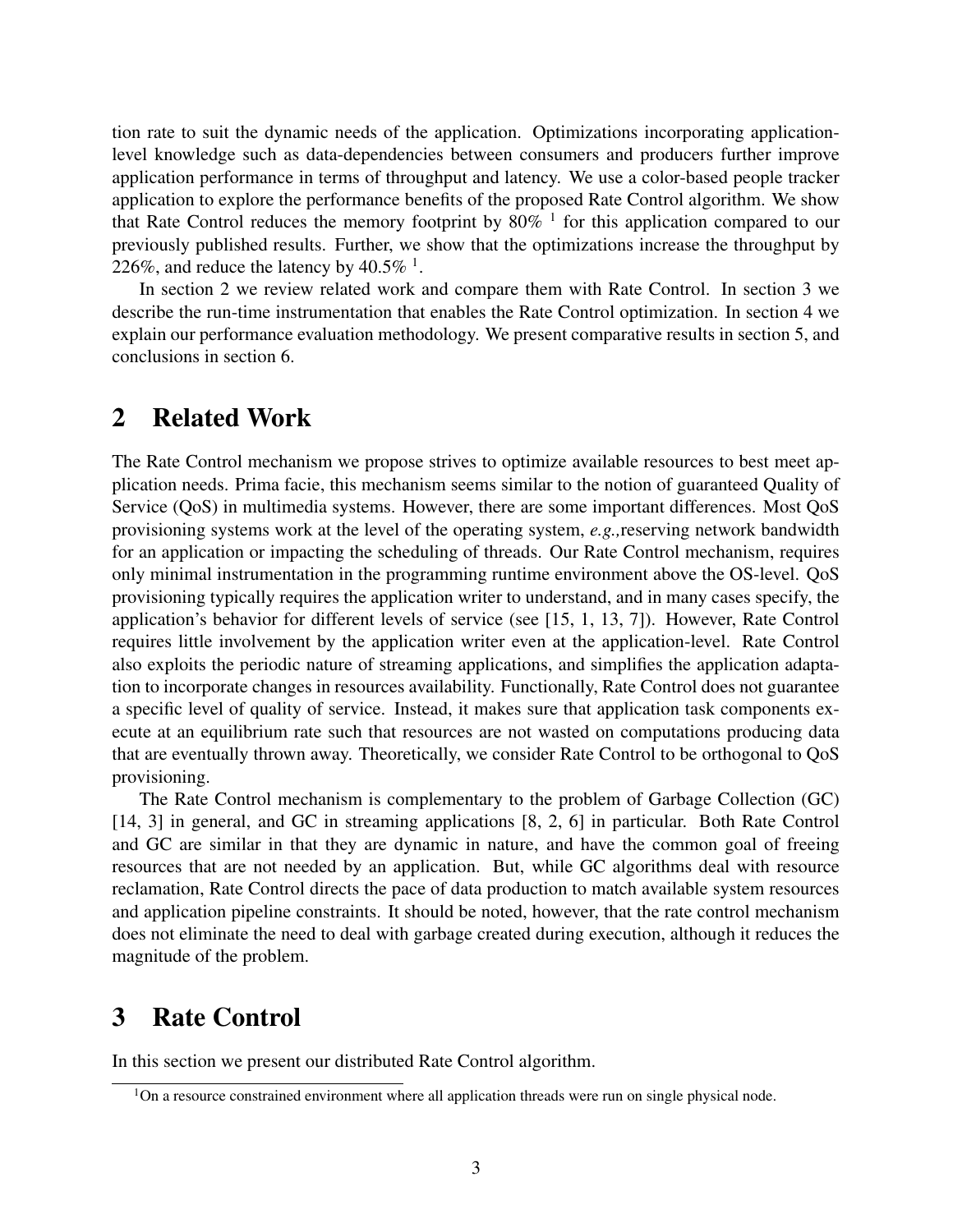### **3.1 Factors Determining Rate of Tasks**

Pipelined streaming applications such as the one illustrated in figure 1, have similarities with systolic architectures [5]. It is therefore useful to talk about a *rate* of execution for the entire pipeline. This is the rate at which a processed output is emitted from the right end of the pipeline as fresh input is being provided from the left end. Ideally, every pipeline stage should operate at the *same* rate such that no resources are wasted at any stage. However, in contrast to a systolic architecture, the rate is different at each pipeline stage of a streaming application. Intrinsically, the rate of each pipeline stage is determined by the changing size of the input data, and the amount of processing required on it. Since computation is data-dependent (for example, looking for a specific object in a video frame), the execution time of a task for each loop iteration depicted in figure 2 may vary. Additionally, the actual task execution time is subject to the vagaries of OS scheduling and computational load on the machine. Unfortunately, these parameters are fully known only at run time.

### **3.2 Eliminating Wasted Resources**

As discussed earlier, skipping over unwanted data may allow an application to keep up with its interactive requirements, but it does not allow savings on computations already executed to produce such data. We use the term *wasted computation* to denote task executions that produce data eventually unused by downstream threads. Unfortunately, *a priori* knowledge of parameters described earlier (section 3.1) is required to eliminate wasted computation. Even though the future cannot be determined at any point in time, *virtual time* (VT) systems such as Stampede, allow inferences to be made about the *future local virtual time* using task-graph topology. This technique is used to eliminate irrelevant resource usage. Systems such as Stampede associate a notion of virtual time with each thread in a pipelined application. Furthermore, data produced by each thread is tagged with a virtual timestamp. In our earlier work [2], we proposed algorithms for eliminating upstream computations using the virtual times of timestamped data requests made by downstream threads. However, such techniques have shown limited success [2]. The cause described is such that in many interactive application pipelines, upstream threads (such as a digitizer) are quicker than downstream threads (such as an image tracker). As a result, it generally becomes too late to eliminate upstream computations based on local virtual time knowledge. This earlier work did not make use of the processing rate of threads. If the processing rate of downstream stages were made available to the runtime system, it would become possible to control the rate of production of timestamped items in earlier stages. This would retroactively eliminate unwanted computation *before* data production. Essentially, the Rate Control algorithm proposed here does just that by creating a balanced processing pipeline by the judicious use of computational resources.

The Rate Control mechanism we describe next is in the context of the Stampede programming system that provides abstractions called channels and queues that hold timestamped data items. Stampede provides *put/get* API calls for accessing data items in these abstractions. The reader is referred to earlier publications [10] for further details.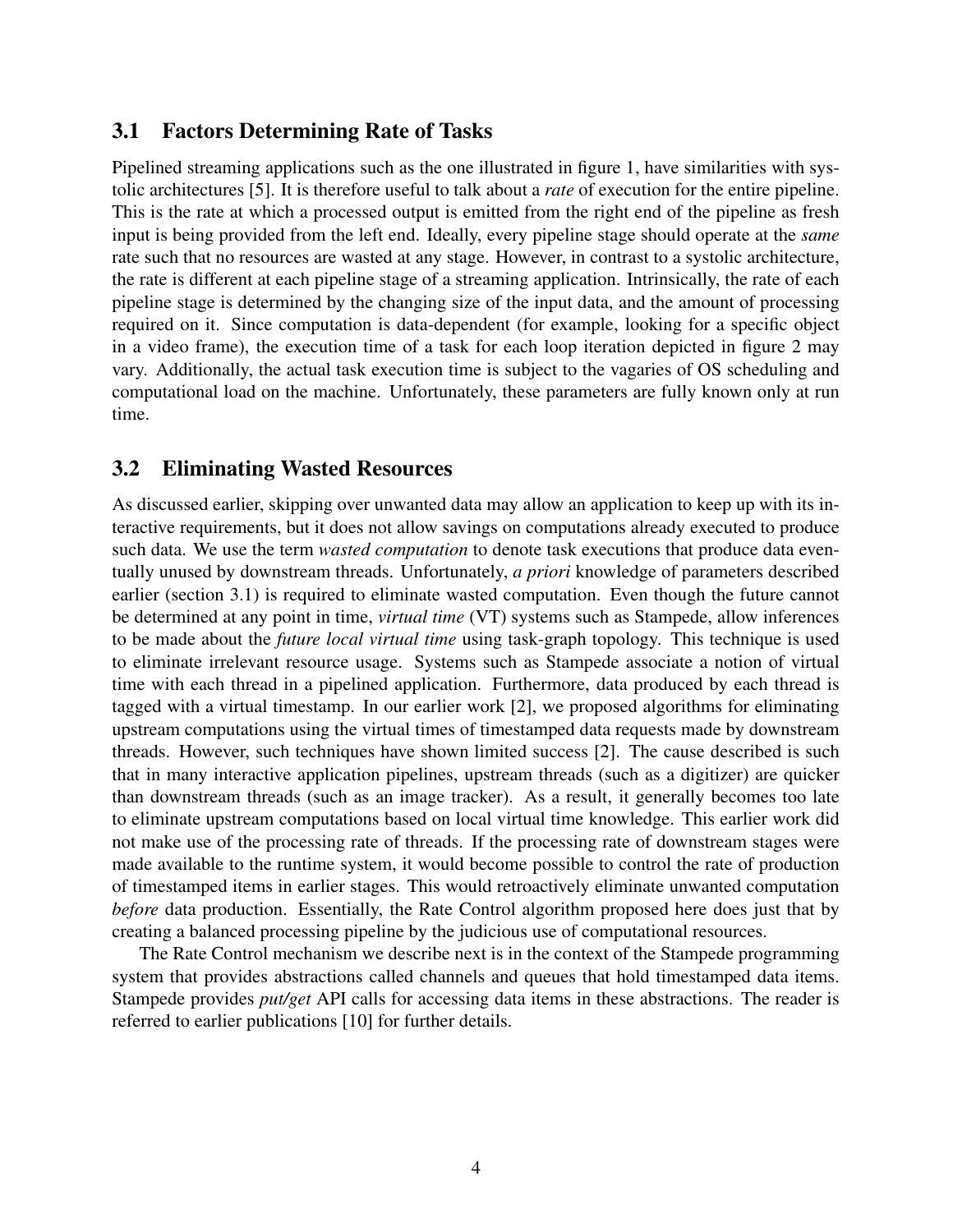### **3.3 Distributed Rate Control**

We now describe a distributed algorithm whereby tasks constantly exchange local information to change their rate of data item production.



Figure 2: **Measuring the Sustainable Thread Period (STP)**

#### **3.3.1 Sustainable Thread Period**

We define *sustainable thread period (STP)* as the time it takes to execute one iteration of a thread loop. STP is dynamically computed locally by a thread with clock readings taken at the end of each loop iteration (see figure 2). Since the STP is measured at runtime, it captures all factors (see section 3.1) affecting the execution time of a thread. It is important to note that blocking time (*i.e.,*time spent waiting for an upstream stage to produce data) is not included in the STP. In essence, a current STP value captures the minimum time required to produce an item given present load conditions. This STP value is used to compute the *summary STP* value described below, which is in-turn propagated back upstream to other tasks in the pipeline.

#### **3.3.2 Computation of Summary STP and Backward Propagation**

For generality in the Rate Control algorithm, a *node* may either be a *thread*, *channel*, or a *queue*. Each node has a *backwardSTP* vector that contains STPs received from downstream nodes (see figure 3). Using this vector, along with the STP generated by the node itself (if this is a thread node), each node computes a summary STP value that is then propagated to upstream nodes on every *put/get* operation.

The summary STP value computation at a node can be a *min* or a *max* operation<sup>2</sup>. In the example shown in figure 3, node A has output connections to nodes B-F. The downstream nodes B-F report STP values of 337, 139, 273, 544, and 420, respectively. Consider the pipeline depicted

<sup>&</sup>lt;sup>2</sup>A user-defined function can also be used here. It can be constructed with the knowledge of the application topology but is bounded in performance by the *min* and *max* functions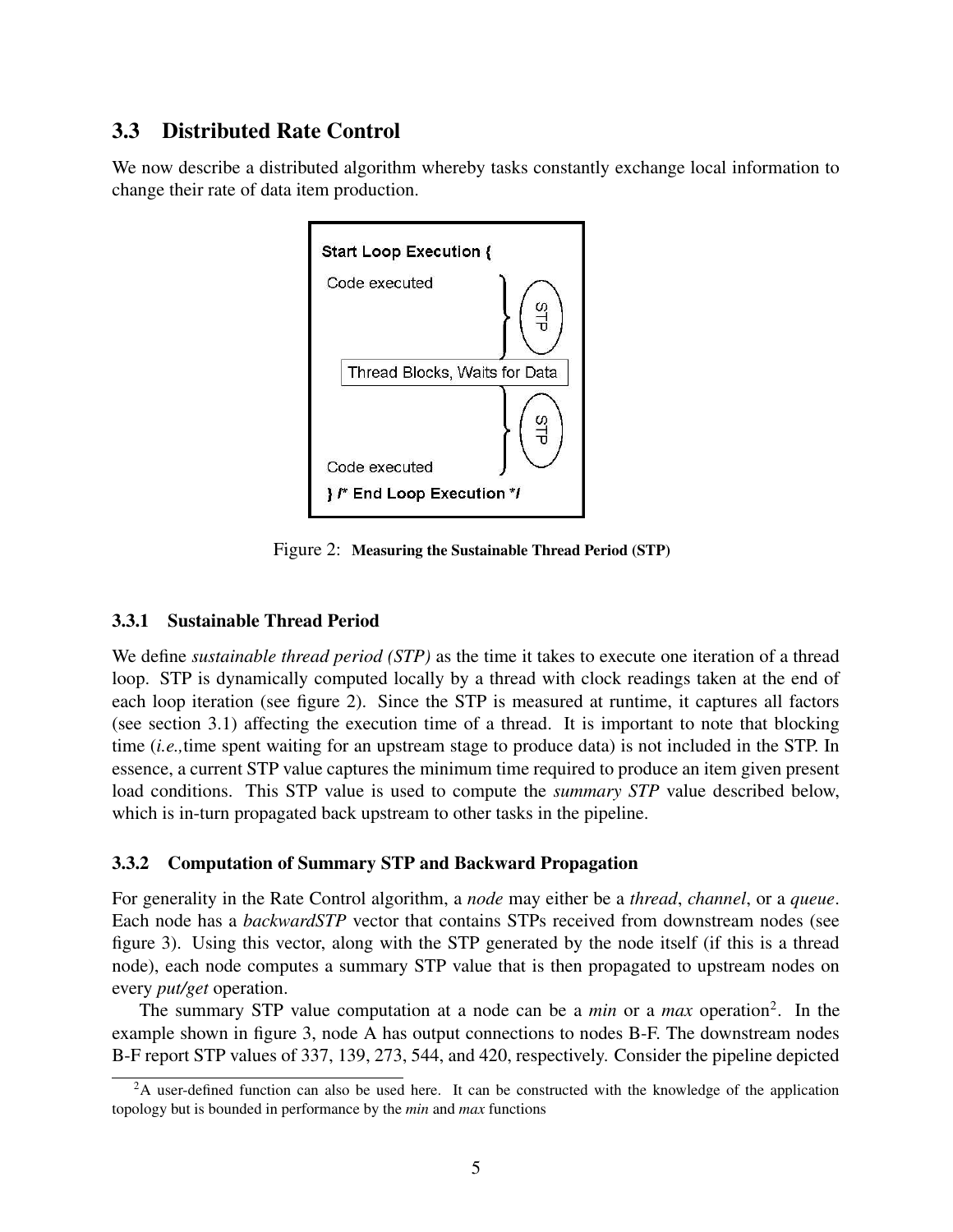

Figure 3: **STP propagation in the pipeline (left) using the backwardSTPVec (right)**



Figure 4: **Min (left) and Max (right) operators**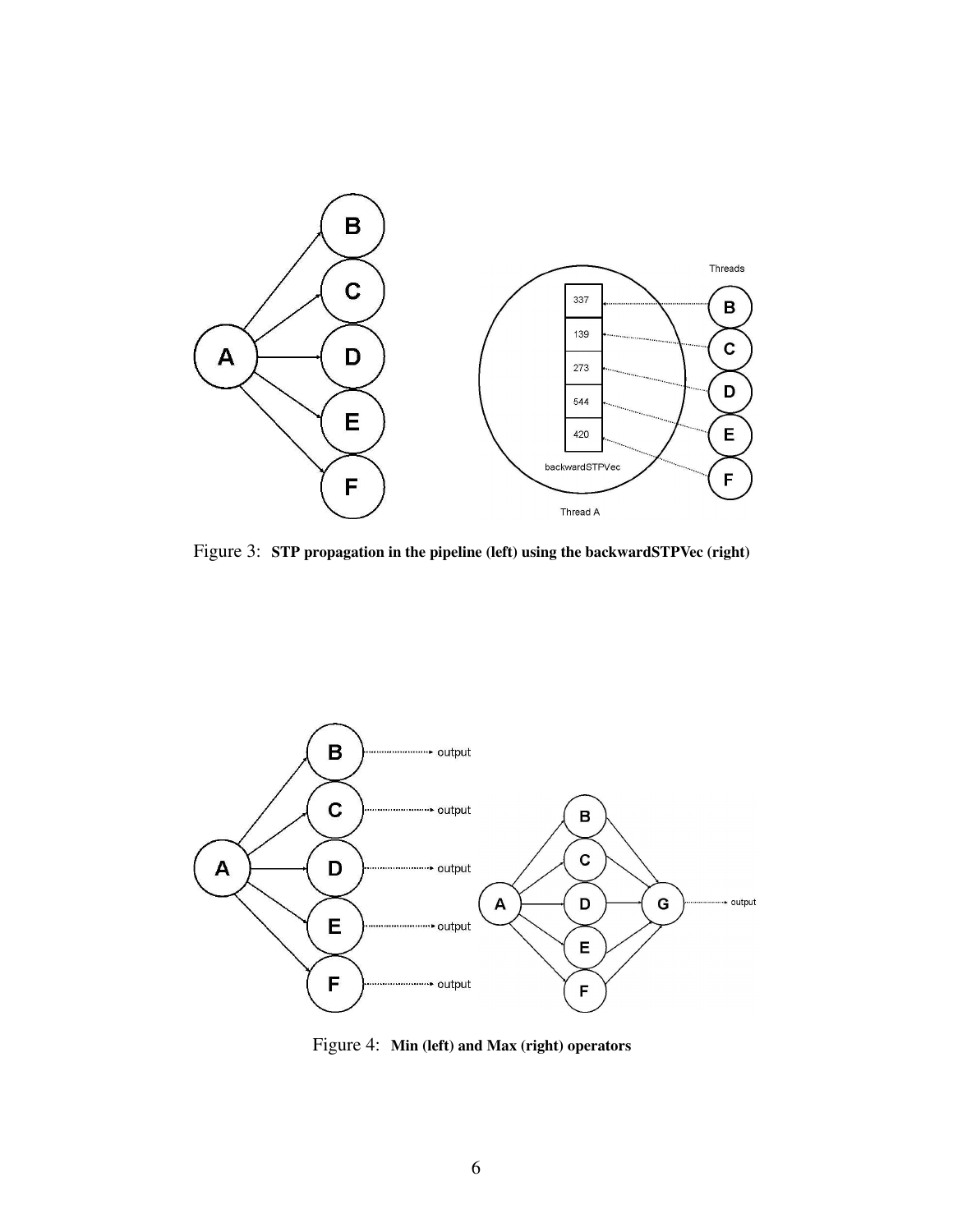in the left half of figure 4, in which nodes B-F are end points of the computation. In this case, Node A uses a *min* operation to compute the summary STP to sustain the fastest consumer (C) that has the smallest STP. Consider the pipeline shown in the right half of figure 4. In this case, A is a thread connected to data abstractions represented by nodes B-F. Node A uses a *max* operation on its own STP value and those in the *backwardSTPVec* to compute the summary STP value for propagation.

Once the summary STP value is computed, it is propagated to upstream nodes. Source threads, *i.e.,*threads on the left of the pipeline in figure 1, use the propagated summary information to adjust their rate of data item production. This cascading effect indirectly adjusts the production rate of all upstream threads.

Both the computation and propagation of STP values occur in a distributed manner in the pipeline, *i.e.,*the summary STP computation is completely local to a node, and STPs are exchanged with neighboring nodes by piggy-backing them on every *put/get* operation made to *channels* and *queues*.

#### **3.4 Discussion**

The Rate Control algorithm is predicated on the following two assumptions:

- Threads always request the latest item from its input sources; and
- To achieve optimal performance, the application task graph is made available to the runtime system.

No additional application information is needed for the Rate Control algorithm. It is possible that application defined functions for computing the summary STP values for each pipeline stage may lead to better performance and/or resource usage. However providing such knobs to the application increases programming complexity and hence is not considered in this study.

Note that the computation of summary STP values in a distributed manner has no implication on application correctness. It simply impacts the performance and usage of resources. The disparity between an *optimal* usage of resources predicted by an oracle and the *actual* achieved by the Rate Control algorithm depends on how quickly the summary STP values are propagated to neighbors. At the same time, it is essential in such interactive applications that the performance (*e.g.,*delivered frame rate in a vision pipeline) is maximized commensurate with resource availability. For example, a temporary increase in load may result in a large STP for a particular stage of the pipeline. So it is imperative that communication of STP values among neighbors happen often enough that the performance does not become sub-optimal. However, aggressive communication of STP values leads to overhead that can also hurt performance.

In our Rate Control algorithm, we assume that propagation only occurs on *put/get* operations. Thus resource usage and performance are expected to be slightly worse than in an optimal situation which can be discerned by an oracle.

## **4 Implementation and Performance Evaluation**

We have used the *Stampede* distributed programming environment as the test-bed for our Rate Control algorithm deployment. Implemented in C, Stampede is available as a cluster program-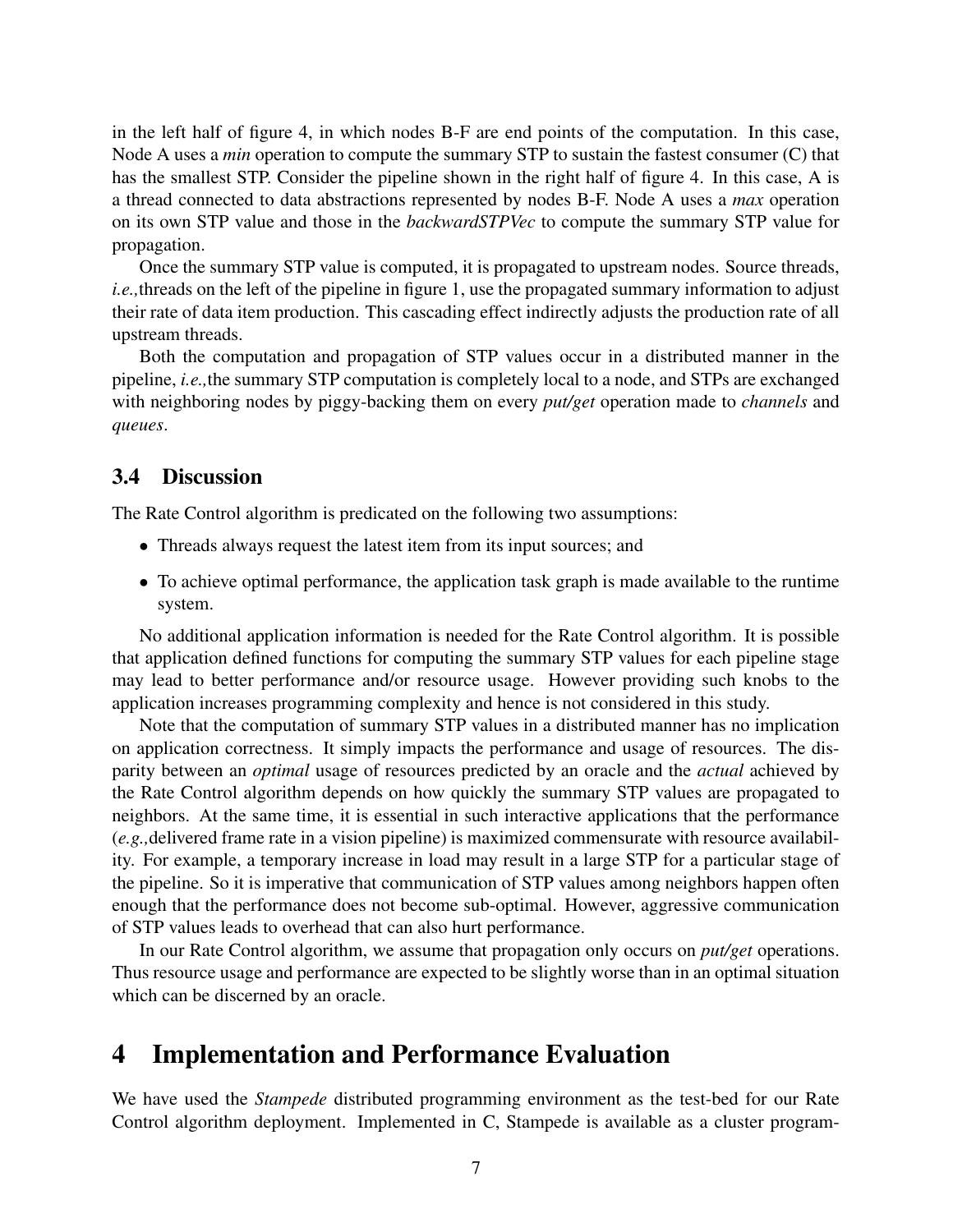

Figure 5: Color-based People **Tracker** application pipeline

ming library for a variety of platforms including x86-Linux and x86-WIN-NT. We modified the Stampede runtime to compute and piggy-back STP values on API calls to channels and queues.

A color-based people tracker application (figure 5) developed at Compaq CRL [12] is used to evaluate the performance benefit of the Rate Control algorithm. The tracker has five tasks that are interconnected via Stampede channels. Each task is executed by a Stampede thread. The application consists of (1) a *Digitizer* task that outputs digitized frames; (2) a *Background* task that computes the difference between the background and the current image frame; (3) a *Histogram* task that constructs color histogram of the current image; (4) a *Target-Detection* task that analyzes each image for an object of interest using a color model; and (5) a *GUI* task that continually displays the tracking result. Note that there are two target-detection threads in figure 5 where each thread tracks a specific color model. The color-based people tracker application with its fairly sophisticated taskgraph provides a realistic environment to explore the resource-savings made possible by the Rate Control algorithm.

The performance of the application is measured using the following metrics: *latency*, *throughput*, and *jitter*. Latency measures the time for an image to make a trip through the entire pipeline. Throughput is the number of successful frames processed every second. Jitter, a metric specifically suited for streaming applications, indicates the time difference between successive output frames. The average jitter and standard deviation are measures of the smoothness of the output frame rate.

The resource usage of the application is measured using the following metrics: *memory footprint*, *percentage wasted memory*, and *percentage wasted computation*. Memory footprint provides a measure of the memory pressure generated by the application. Intuitively, it is the integral over the application memory footprint graph (Figure 9). Mean memory footprint is the memory occupancy for all the items in various stages of processing in the different channels of the application pipeline averaged over time. The mean memory footprint is computed as:

$$
MU_{\mu} = \Sigma (MU_{t_{i+1}} \times (t_{i+1} - t_i))/(t_N - t_0)
$$

Standard deviation of the memory footprint metric is a good indicator of the "smoothness" of the total memory consumption; the higher the deviation the higher the expected peak memory consumption by the application. This metric is computed as:

$$
MU_{\sigma} = \sqrt{\Sigma((MU_{\mu} - MU_{t_{i+1}})^2 \times (t_{i+1} - t_i))/(t_N - t_0)}
$$

Total computation is simply the work done by all the stages of the entire pipeline; it is simply the cumulative execution times of all the pipeline stages the application (excluding sleep time). Correspondingly, wasted computation is the cumulative execution times on items that did not make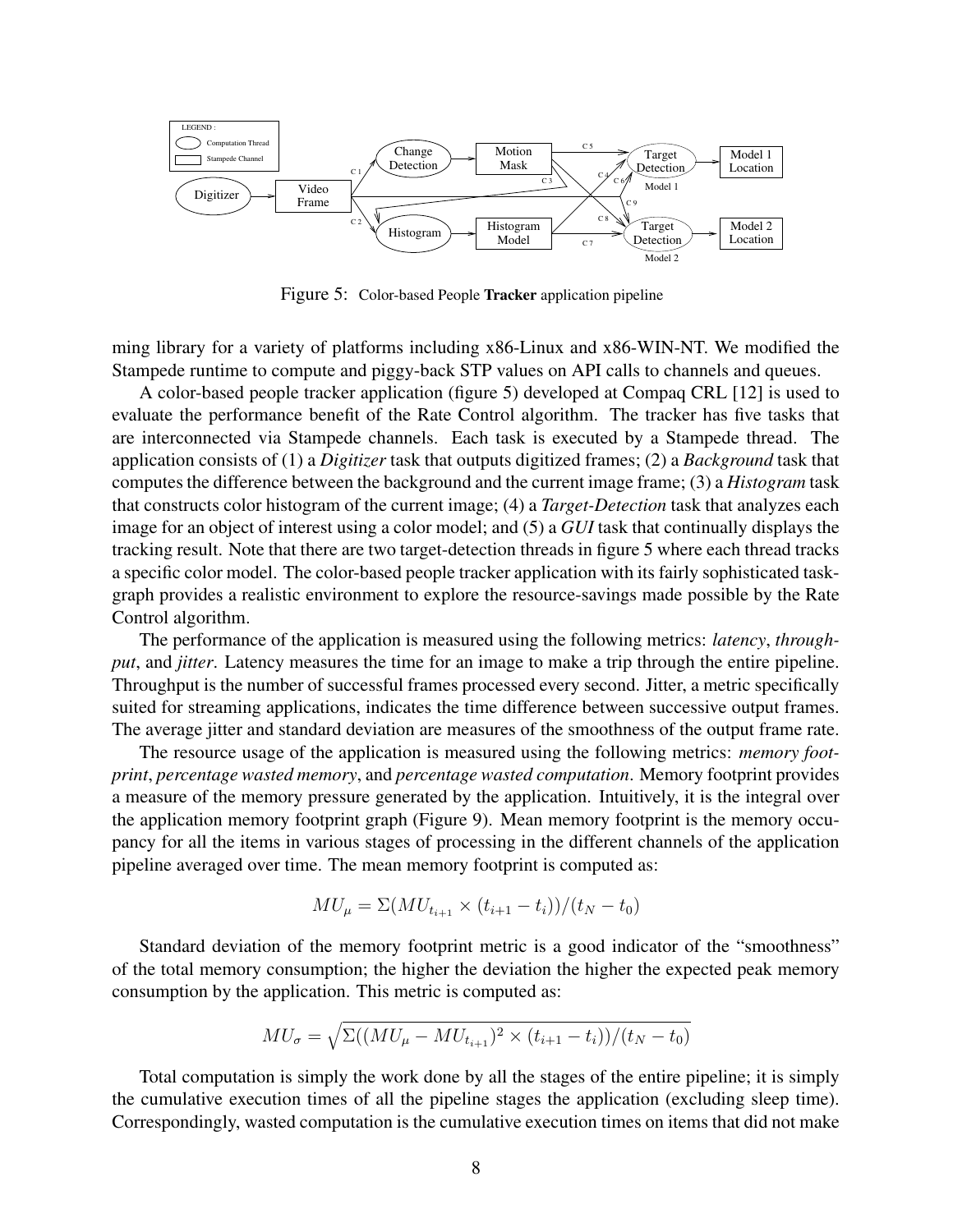their way through the entire pipeline. Therefore, the *percentage wasted computation* is a ratio between the wasted computation and the total computation. Similarly, the *percentage memory wasted* represents the ratio between the wasted memory (integrated over time just as mean memory footprint) and the total memory usage of the application. These percentages are a direct measure of efficient resource usage in the application.

We have an elaborate measurement infrastructure for recording these statistics in the Stampede runtime. A post mortem analysis program uses these statistics to derive the metrics of interest presented in this paper.

A number of garbage collection and scheduling strategies have been implemented and experimented with in Stampede [8, 2, 4]. Among these techniques, the most resource saving is found in the *Dead Timestamp Garbage Collector* (DGC) [2]. DGC is based on *dead timestamp identification*, a unifying concept that simultaneously identifies both dead items (memory) and unnecessary computations (processing). We use DGC as the baseline and add Rate Control to that scheme to understand the performance improvement due to Rate Control.

In an earlier work [6], we introduced an *Ideal Garbage Collector (IGC)* [6]. IGC gives a theoretical lower limit for the memory footprint by performing a post mortem analysis of the execution to eliminating all unnecessary computations (*i.e.,*computations on frames that do not make it all the way through the pipeline) and associated memory usage. Needless to say, IGC is not realizable in practice. To determine how close the results are to the ideal, the Rate Control algorithm is compared to IGC.

## **5 Experimental Results**

The hardware platform is a cluster of 8-way SMPs (500MHz Intel Pentium III Xeon processors) running Redhat Linux (Linux Kernel 2.4.20). The machines are interconnected by gigabit Ethernet. Two different configurations were used for mapping application tasks to physical nodes. In configuration 1, all tasks were mapped to a single physical node, whereas in configuration 2, all five tasks were mapped to distinct physical nodes. Each item emitted by the different pipeline stages are of the following sizes: Digitizer 738 *kB*, Background 246 *kB*, Histogram 981 *kB* and Target-Detection 68 *Bytes*.

### **5.1 Application Performance**

|                   | Config 1: 1 node |            |              | $Config\ 2:5\ nodes$ |            |              |
|-------------------|------------------|------------|--------------|----------------------|------------|--------------|
|                   | Latency          | Latency    | Throughput   | Latency              | Latency    | Throughput   |
|                   | (usec)           | (usec)     | (frames/sec) | (usec)               | (usec)     | (frames/sec) |
|                   | mean             | <i>STD</i> | mean         | mean                 | <i>STD</i> | mean         |
| DGC w/o RC        | 671, 721         | 57,665     | 2.71         | 940, 529             | 207, 917   | 3.37         |
| $DGC\ w/RC-min$   | 665,607          | 78,967     | 2.84         | 951, 509             | 106, 250   | 3.46         |
| $DGC\ w/RC - max$ | 272, 145         | 2,731      | 6.13         | 1,000,886            | 120, 230   | 3.19         |

Figure 6: **Latency and Throughput** of the Color-based People tracker application.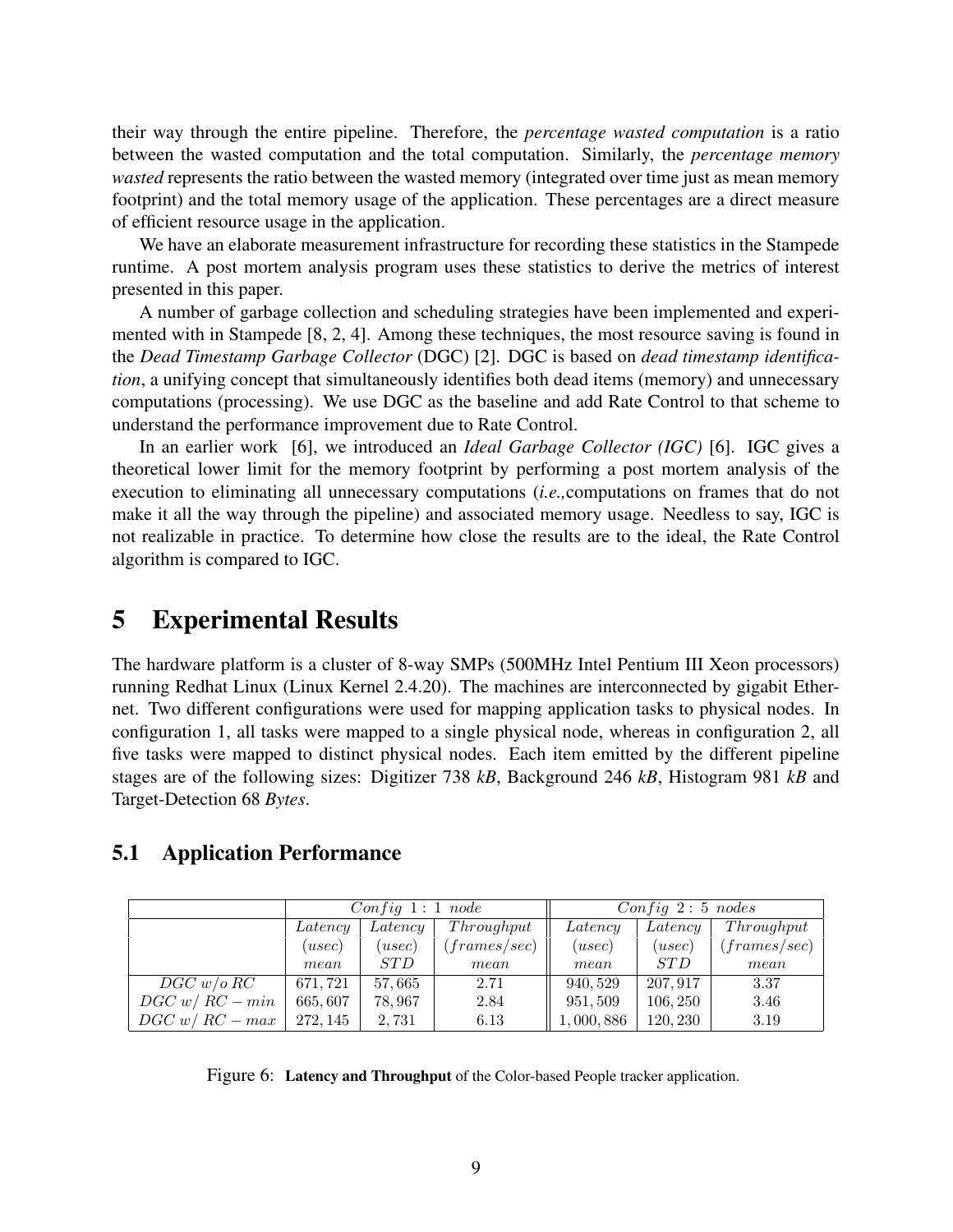**Latency and Throughput:** Figure 6 summarizes the latency and throughput results for the tracker. For single node configuration (configuration 1), the *max* operator applied at each node of the task graph results in the best average latency. The *min* operator does not significantly help in reducing the average latency compared to the baseline DGC. The throughput more than doubles with the max operator compared to the baseline DGC. Note that each node is an 8-way SMP. Thus in principle, one could assume that each task would get its own processor to execute on. Thus the improvement in latency and throughput is mostly from lessening the load on the memory subsystem due to the Rate Control mechanism.

The 5-node configuration (configuration 2) does not offer any advantage to the Rate Control algorithm  $3$ . The reason is quite simple: As can be seen from figure 6, the baseline DGC performance for the 5-node configuration is slightly worse compared to the 1-node version. This increase is due to the network communication costs when the tasks are distributed to different nodes. There is adequate processing and memory bandwidth in each node since only a single task is mapped to each node. The bottleneck for the pipeline is the tracker task with the data in and out of that task across the network. Thus quenching some of the eager tasks (such as the digitizer) from producing more items does not help either the latency or throughput. This experiment demonstrates that as far as latency and throughput are concerned, Rate Control is meaningful only in a resource constrained setting.

|                   |               | Config 1: 1 node | $Config\ 2:5\ nodes$ |              |  |
|-------------------|---------------|------------------|----------------------|--------------|--|
|                   | <i>Jitter</i> | <i>Jitter</i>    | <i>Jitter</i>        | Jitter       |  |
|                   | (usec/frame)  | (usec/frame)     | (usec/frame)         | (usec/frame) |  |
|                   | mean          | <i>STD</i>       | mean                 | <i>STD</i>   |  |
| DGC w/o RC        | 368,149       | 30.423           | 319,281              | 197.497      |  |
| $DGC\ w/RC-min$   | 349,578       | 43,632           | 286,581              | 10,707       |  |
| $DGC\ w/RC - max$ | 162,578       | 3.497            | 293,999              | 11,360       |  |

Figure 7: **Jitter** of the Color-based People tracker application. Jitter is the time difference between two successful output frames.

**Jitter:** Figure 7 shows the jitter results for the application. The Standard Deviation (STD) is dramatically reduced for the max-operator in both configurations. This illustrates the effectiveness of Rate Control for smoothening the flow of stream data.

#### **5.2 Resources Usage**

Next we analyze the resource usage of the Rate Control mechanism in comparison to the baseline DGC as well as IGC.

**Memory Footprint:** Figure 8 shows the mean memory footprint in bytes when Rate Control is applied to baseline DGC. Recall that the mean memory footprint is the amount of memory consumed by all items in the various channels in the pipeline averaged over the occupancy time for the items. The IGC row shows the theoretical limit for mean memory footprint with an ideal garbage collector. Figure 9 shows the same data in a graphical form as a function of time. By

<sup>&</sup>lt;sup>3</sup>Actually, the min operator does slightly better than the baseline DGC, and the max operator slightly worse than the baseline.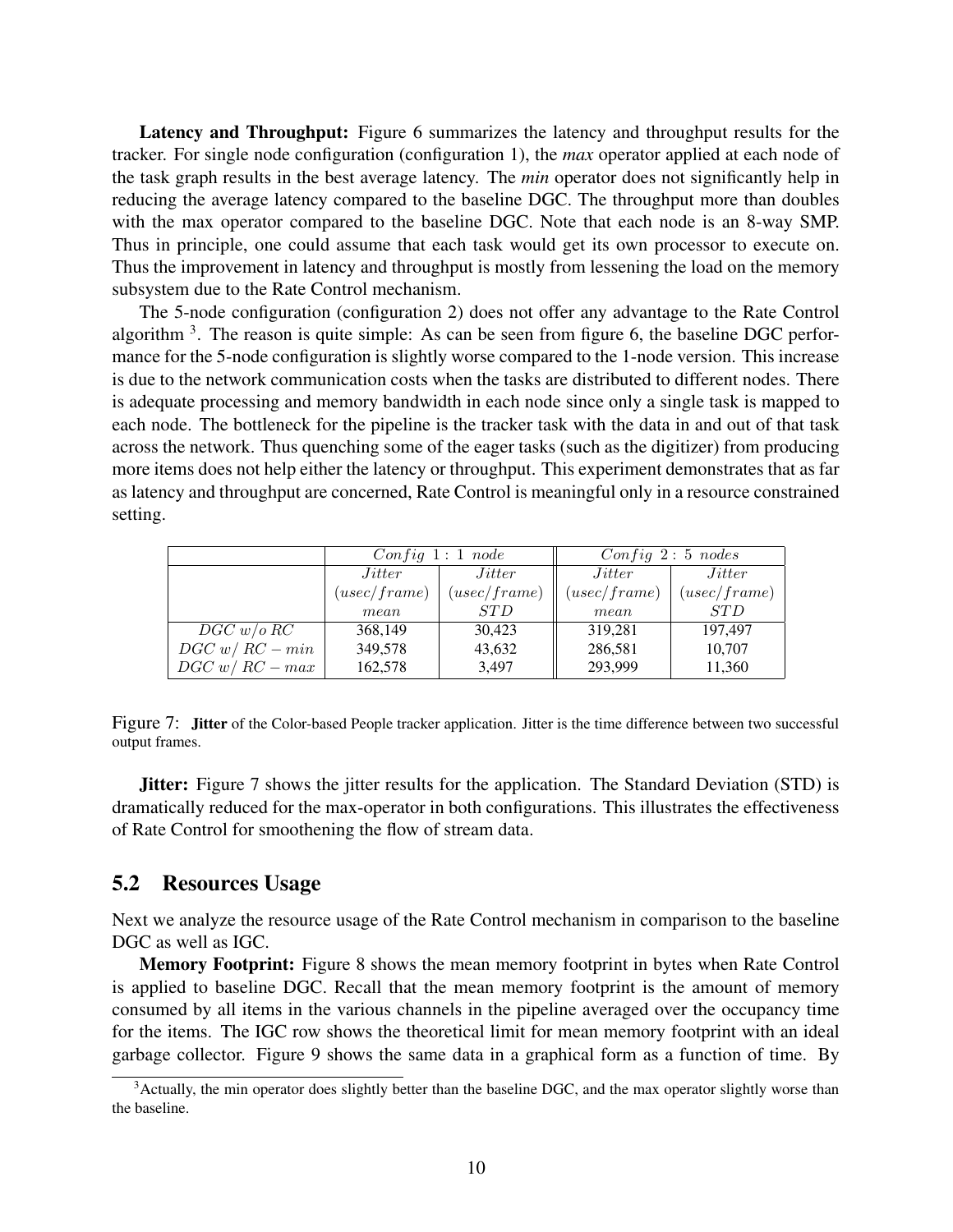|                   |              | Confiq 1:1 node |             | $Config\ 2:5\ nodes$ |        |             |
|-------------------|--------------|-----------------|-------------|----------------------|--------|-------------|
|                   | Memory       | $\%$            | Memory      | Memory               | $\%$   | Memory      |
|                   | usage $(B)$  | w.r.t.          | usage (B)   | Usage(B)             | w.r.t. | usage (B)   |
|                   | mean         | IGC             | <i>STD</i>  | mean                 | IGC    | <i>STD</i>  |
| $DGC$ w/o $RC$    | 19, 027, 447 | 715             | 2, 474, 005 | 41, 678, 704         | 371    | 17,069,621  |
| $DGC\ w/RC-min$   | 4, 335, 774  | 162             | 733, 551    | 17, 432, 479         | 155    | 2, 290, 592 |
| $DGC\ w/RC - max$ | 3, 717, 205  | 139             | 480,643     | 17, 243, 738         | 153    | 2,091,459   |
| IGC               | 2,662,321    | 100             | 927,039     | 11, 219, 351         | 100    | 2, 406, 524 |

Figure 8: **Memory Footprint Statistics** for the Color-based People tracker application using Rate Control in comparison with memory footprint performance with the Ideal Garbage Collector (IGC).



Figure 9: **Memory Footprint** (Top: single node config 1, Bottom: five node config 2) The four graphs represent the memory footprint of the application under different runtime implementations. (left to right)(a) Ideal Garbage Collector (IGC), (b) DGC with Rate Control - Max Operator, (c) DGC with Rate Control - Min Operator, (d) Dead Timestamp Garbage Collector (DGC). All graphs have the same scale, with the y-axis showing memory use (bytes x  $10^7$ ), and the x-axis representing time (microseconds).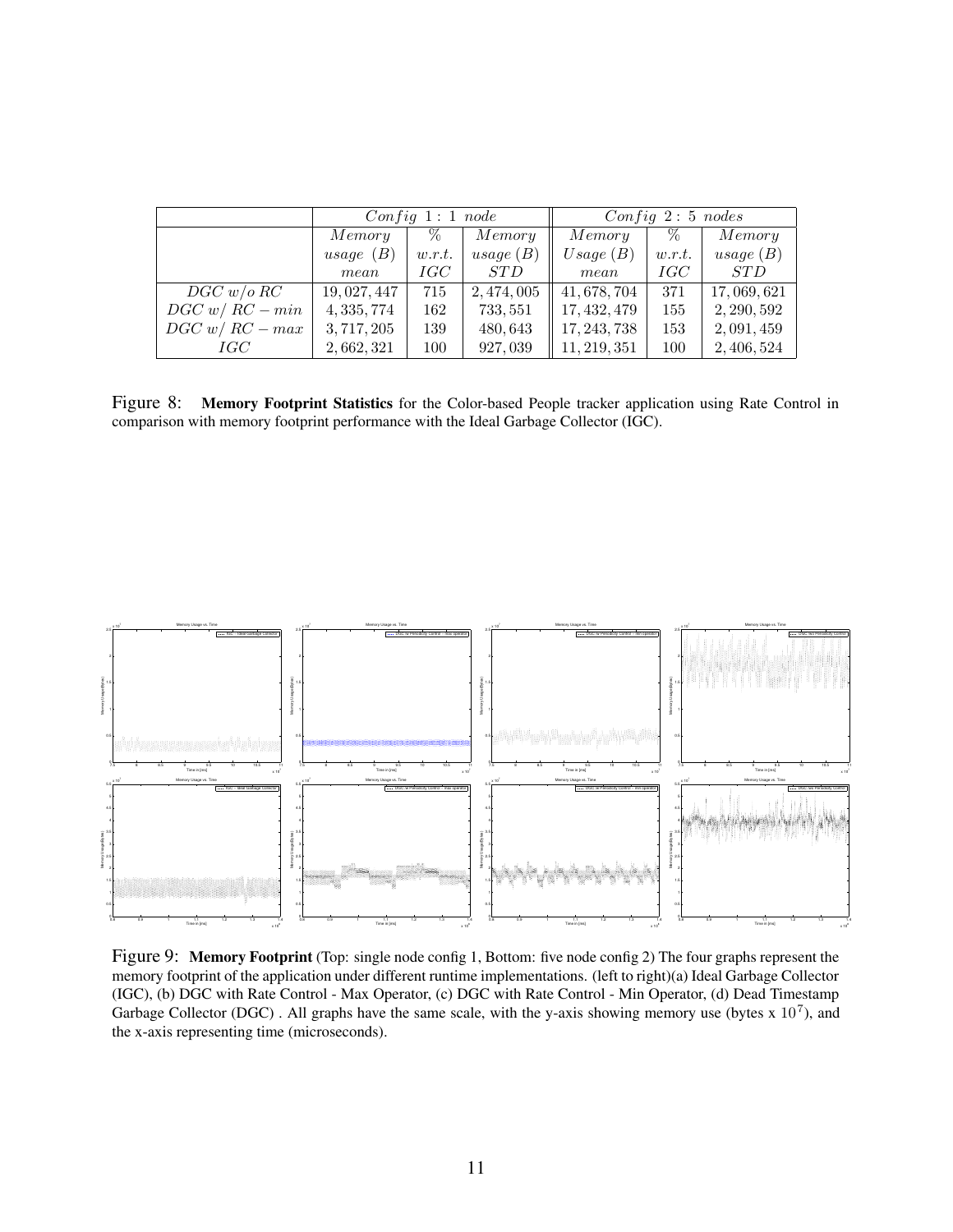eliminating wasted computations, Rate Control dramatically reduces the memory footprint needed for this application in both the 1-node and 5-node configurations. In fact, the results for the max operator are quite close to the ideal garbage collector. For example, for 1-node configuration, Rate Control with the max operator reduces the mean memory footprint by 80.5% compared to baseline DGC; and the memory footprint is just 39% over IGC.

**Percentage of Wasted Resources:** Figure 10 shows the amount of wasted memory and computation with and without Rate Control over the baseline DGC. For baseline DGC, nearly 85% of the memory footprint is wasted for the 1-node configuration; contrast this with the max operator Rate Control where only 5.4% is wasted. Similar spectacular savings are accrued for the computation resource as well. Thus the Rate Control mechanism succeeded in directing most of the resources towards useful work.

|                   |        | Config 1: 1 node | $Config\ 2:5\ nodes$ |             |  |
|-------------------|--------|------------------|----------------------|-------------|--|
|                   | $\%of$ | %o f             | $\%of$               | $\%of$      |  |
|                   | Memory | Computation      | Memory               | Computation |  |
|                   | Wasted | Wasted           | Wasted               | Wasted      |  |
| DGC w/o RC        | 84.94  | 37.85            | 73.20                | 32.63       |  |
| $DGC\ w/RC-min$   | 13.30  | 3.10             | 6.35                 | 2.11        |  |
| $DGC\ w/RC - max$ | 5.39   | 1.37             | 1.97                 | 0.77        |  |

Figure 10: **Wasted Memory Footprint and Computation Statistics** for the Color-based People tracker application using Rate Control.

# **6 Conclusion**

Interactive multimedia applications are computationally intensive and are good candidates for execution on high performance computing engines. Such applications can usually be represented as a coarse-grain dataflow pipeline. To ensure the production of fresh output, these applications are designed to drop data when resources become insufficient. Dynamic adjustment of data production rate is a better approach than dropping data, since it is less wasteful of computational resources, and in-turn leads to better performance. We have presented a dynamic distributed Rate Control algorithm for dealing with the variances in application processing times as well as the vagaries of operating system scheduling. We have implemented this algorithm in the Stampede cluster programming framework. Using a color-based people tracker application, we show that the Rate Control algorithm achieves significant reduction in wasted resources in terms of both computation and memory.

## **7 Acknowledgments**

A number of people have contributed to the Stampede project. Rishiyur Nikhil and Jim Rehg contributed to the space-time memory abstraction. Bert Halstead, Chris Jeorg, Leonidas Kontothanassis, and Jamey Hicks contributed during the early stages of the project. Members of the "Ubiquitous Presence" group at Georgia Tech continue to contribute to the project. Sameer Adhikari,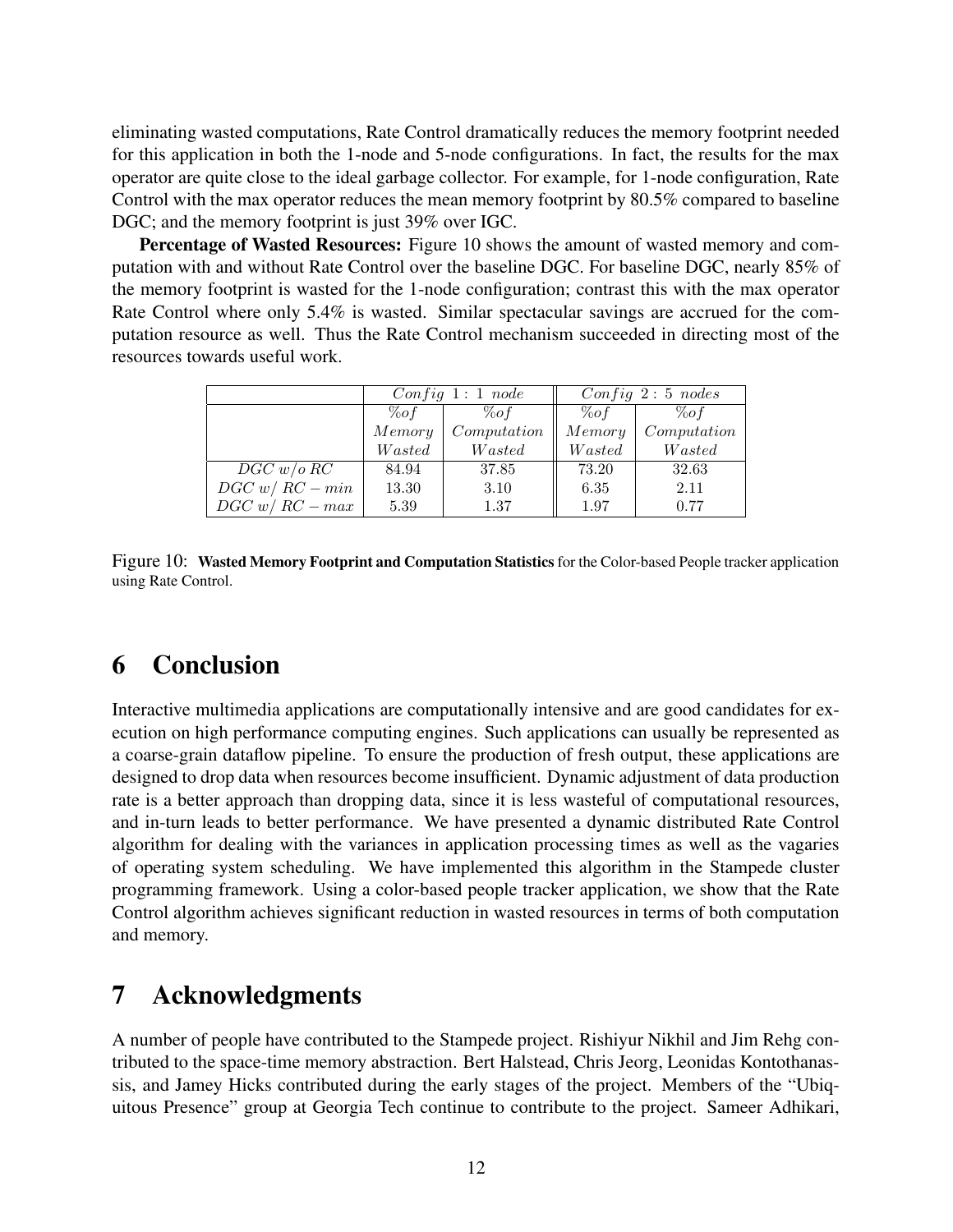Arnab Paul, Rajnish Kumar, Bikash Agarwalla, Matt Wolenetz, Phil Hutto, Namgeun Jeong, Junsuk Shin, Yavor Angelov, and Xiang Song deserve special mention. Ansley Post, Durga Devi Mannaru, Russ Keldorph and Anand Lakshminarayanan participated in aspects of the Stampede project during their tenure at Georgia Tech.

## **References**

- [1] P. Ackermann. Direct manipulation of temporal structures in a multimedia application framework. In *Proceedings of the second ACM international conference on Multimedia*, pages 51–58. ACM Press, 1994.
- [2] N. Harel, H. A. Mandviwala, K. Knobe, and U. Ramachandran. Dead timestamp identification in stampede. In *The 2002 International Conference on Parallel Processing (ICPP-02)*, Vancouver, BC, Canada, August 2002.
- [3] R. Jones and R. Lins. *Garbage Collection : Algorithms for Automatic Dynamic Memory Management*. John Wiley, August 1996. ISBN: 0471941484.
- [4] K. Knobe, J. M. Rehg, A. Chauhan, R. S. Nikhil, and U. Ramachandran. Scheduling constrained dynamic applications on clusters. In *Proc. SC99: High Performance Networking and Computing Conf.*, Portland, OR, November 1999. Technical paper.
- [5] H. T. Kung. Why systolic architectures? *IEEE Computer*, 15(1):37–46, 1982.
- [6] H. A. Mandviwala, N. Harel, K. Knobe, and U. Ramachandran. A comparative study of stampede garbage collection algorithms. In *The 15th Workshop on Languages and Compilers for Parallel Computing*, College Park, MD, July 2002.
- [7] C. Mourlas. A framework for creating and playing distributed multimedia information systems with qos requirements. In *Proceedings of the 2000 ACM symposium on Applied computing*, pages 598–600. ACM Press, 2000.
- [8] R. S. Nikhil and U. Ramachandran. Garbage Collection of Timestamped Data in Stampede. In *Proc. Nineteenth Annual Symposium on Principles of Distributed Computing (PODC 2000)*, Portlan, Oregon, July 2000.
- [9] R. S. Nikhil, U. Ramachandran, J. M. Rehg, R. H. Halstead, Jr., C. F. Joerg, and L. Kontothanassis. Stampede: A programming system for emerging scalable interactive multimedia applications. In *Proc. Eleventh Intl. Wkshp. on Languages and Compilers for Parallel Computing (LCPC 98)*, Chapel Hill, NC, August 7-9 1998.
- [10] U. Ramachandran, R. Nikhil, J. M. Rehg, Y. Angelov, S. Adhikari, K. Mackenzie, N. Harel, and K. Knobe. Stampede: A cluster programming middleware for interactive stream-oriented applications. *IEEE Transactions on Parallel and Distributed Systems*, 2003. To Appear.
- [11] U. Ramachandran, R. S. Nikhil, N. Harel, J. M. Rehg, and K. Knobe. Space-Time Memory: A Parallel Programming Abstraction for Interactive Multimedia Applications. In *Proc. Principles and Practice of Parallel Programming (PPoPP'99)*, Atlanta, GA, May 1999.